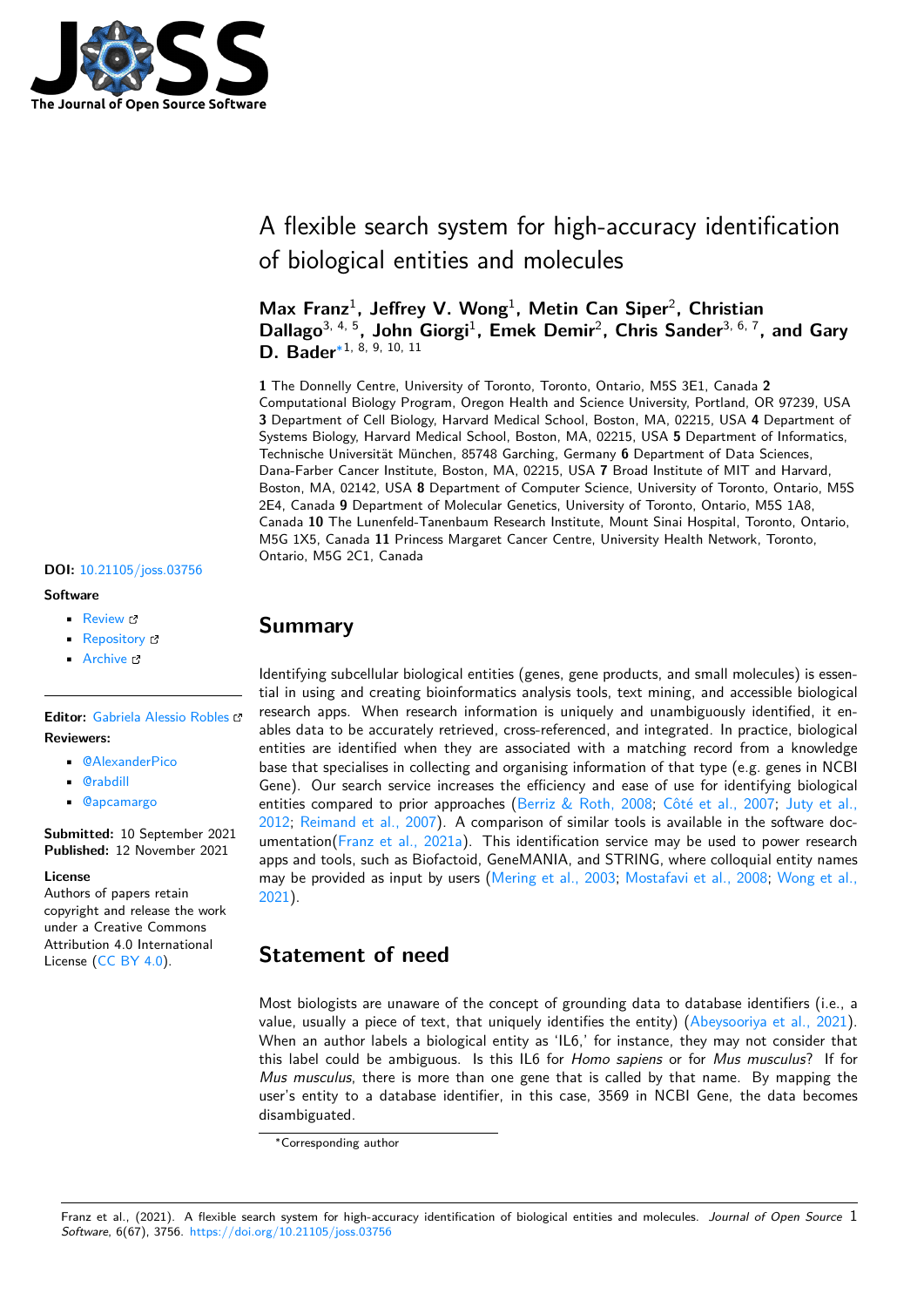

Because many biologists are unaware of the utility of database identifiers, they often have the perception that the common or canonical name of an entity is sufficient for use with analysis tools. These users can be confused by traditional database grounding interfaces, where it is the user's responsibility to select a particular identifier from a long list manually. This sort of grounding interface is incongruent with users' mental model: What purpose could this list of entities have when the entity has already been identified by name?

Our search service can be used to power interfaces that allow the user to identify an entity by name, as per their mental model. This makes grounding accessible to a wider set of researchers, with high ease of use. The service returns its results quickly, i.e., in less than 100 milliseconds on a 2.4 GHz dual-core processor with 8 GB of RAM, so that the result may be shown to a user interactively and without impeding the user's actions. As output, the service returns a ranked list of possible groundings in descending order of relevance. The first entry in this list is the predicted identifier with the highest confidence given to the user's input. The remainder of the list exists only to allow the user to recover from an incorrect first identifier. The service is customisable to accommodate various use cases, e.g., interactive grounding interfaces that can dynamically build up heuristics during a user's session with the system.

# **Performance evaluation**

In the rare case where the service does not return the correct result as the first result, the app which uses the service may present one or more of the following entries in the list. For instance, the app may allow the user to indicate a correction manually  $-$  e.g., "I meant this IL6, not that one." To facilitate this, each identifier in the results list has included a corresponding set of descriptions and metadata.

To verify the accuracy of the service's results, a test suite was created. The tests include entity names used in PubMed Central, Pathway Commons, and Biofactoid projects. Primarily, the test cases were prioritised based on popularity to measure how well commonly-researched entities are correctly assigned by the service. In all, there are currently over 750 test cases. Of those test cases, 91% returned the expected result as the first entry in the returned list in our tests. In nearly 98% of cases, the expected result was within the top ten entries in the returned list.

# **Mechanism**

The database is built using a dynamic indexing approach with Elasticsearch. The system includes facilities to download the latest set of identifiers and associated metadata from NCBI Gene (including DNA, genes, and proteins in *H. sapiens*, *M. musculus*, *S. cerevisiae*, *D. melanogaster*, *E. coli*, *C. elegans*, *A. thaliana*, *R. norvegicus*, *D. rerio*, *SARS-CoV-2*, and extensible to other organisms), ChEBI (including small molecules, e.g., drugs), and UniProt (including proteins for cross-referencing NCBI Gene identifiers) to build the database. This indexing process is exposed as a top-level command, integrated with the search server itself, so that data sources can automatically be kept fresh regularly. The indices of the grounding service can be exported to an external repository (e.g. Zenodo) and directly imported in order to provide a means of referencing a particular version of an index and to reduce the need to manually build an index for researchers that reuse the grounding service in their own projects.

The grounding service operates by making queries on the database, with the query string normalised – i.e., the string has punctuation removed, the case is normalised (e.g., "TNF-a" is considered the same as "tnf alpha"). A fuzzy query and a precise query are made to the database to ensure that both exact matches and near matches are included in the initial results. These initial results are processed with a multithreaded ranking approach. The Sørensen–Dice

Franz et al., (2021). A flexible search system for high-accuracy identification of biological entities and molecules. *Journal of Open Source* 2*Software*, 6(67), 3756. https://doi.org/10.21105/joss.03756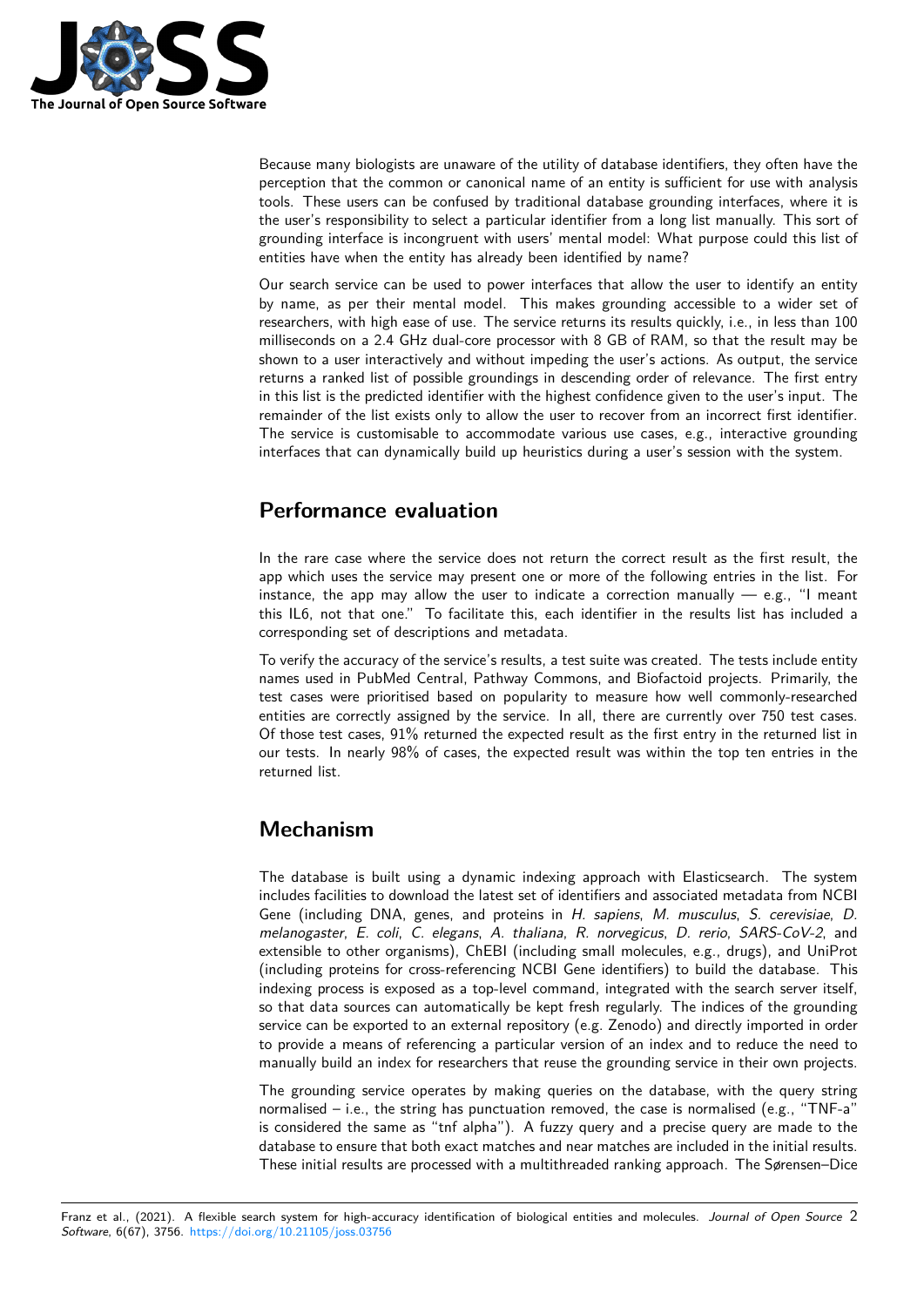

coefficient is used to rank the initial results based on each entity's official name and synonyms, considering each entity's best-case score.

The Sørensen–Dice coefficient,  $s_i$ , for the  $i$ th synonym, is given as follows, where:  $^*$   $b_t$  is the total number of bigrams in both the  $i$ th synonym and the query string,  $\text{*}~b_i$  is the total number of bigrams in the *i*th synonym, and \* *b<sup>q</sup>* is the total number of bigrams in the query string:

$$
s_i = (\frac{2b_t}{b_i+b_q})
$$

For tie-breaking, a series of further measures are used to order the results. These measures include an organism ranking preference, molecular charge (with a preference for charged, aqueous molecules), and the Sørensen–Dice coefficient of the official name. Finally, the data source (namespace) filter may be applied, if specified, in order to include results only of a particular type (e.g., small molecules from ChEBI).

# **Usage**

With a complete index, the grounding service's server can be started. The server exposes a REST-like API to enable client applications to query the index (Franz et al., 2021b). The main endpoint in the API is search. A search contains a number of input parameters, the user's typed entity name chief among them. Other parameters are optional. They may be implicitly specified by the user, or they may be specified by the client application. The target namespace is an optional parameter that filters the search result [by a particular data](#page-3-6) source (e.g., NCBI Gene). When unspecified, no namespace filtering is applied. A second optional parameter is an organism ranking, which can inform the service of the relative likelihood of a search's pertinence to a particular organism. An organism ranking based on general popularity, measured by PubMed mentions, is used by default (Maglott et al., 2010).

# **Discussion**

An existing app, Biofactoid, provides an example of how this grounding service empowers novice users to ground entities to database identifiers automatically. Biofactoid users typically take one to five minutes to summarise the molecular interactions with a paper. The database identifiers in author's Biofactoid documents have been accurate thus far, as evaluated by extensive manual spot-checking, and these novice users require no training in or understanding of database identifiers in order to create these documents.

Apps that previously required a user to explicitly specify an organism may instead use heuristics paired with the grounding service's API to provide intelligent results without user intervention. On the other hand, organism-specific apps may leverage the organism ordering to provide results only for the relevant organism: The first instance of a non-specified organism in one of the returned entries indicates that there are no further grounding entries for the specified organism.

Further, more natural search systems may emerge as a result of the approaches of this grounding service. A biological data search engine may allow for natural language queries, powered by the grounding service. A user may type a search, such as "interactions of tnf in human," in order to get relevant results. If the user types an ambiguous query, such as "tnf," the search engine may use the ranked results to provide intelligent follow-up questions: "Did you mean tnf (mouse)?" These results and follow-up questions may go so far as to be user-personalised.